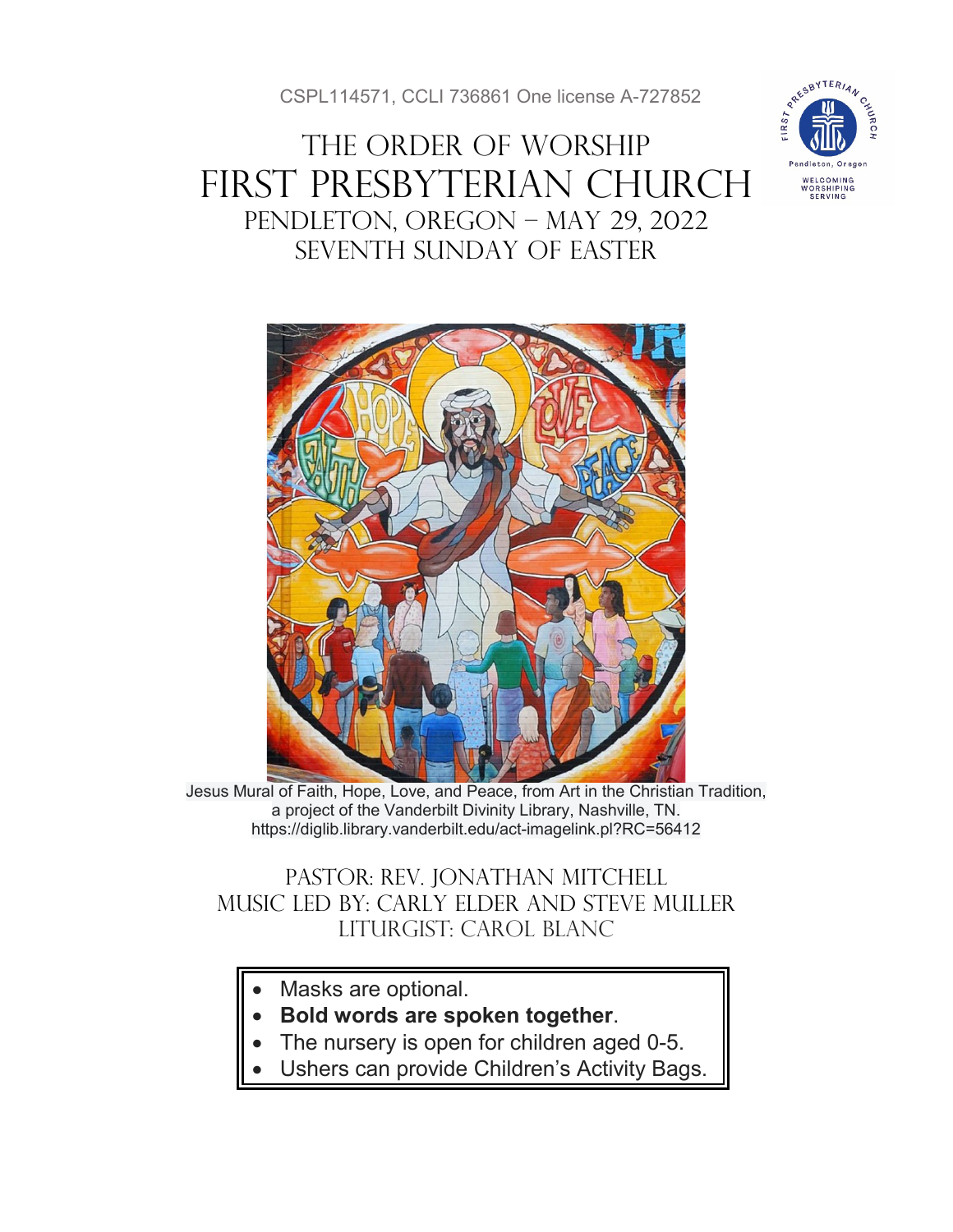#### WELCOME & ANNOUNCEMENTS

#### GATHERING PRAYER

\*HYMN #435 *There's a Wideness in God's Mercy* CALL TO WORSHIP From Psalm 103 Bless the LORD, O my soul, and all that is within me, bless God's holy name. **Bless the LORD, O my soul, and do not forget all God's benefits-** who forgives all your iniquity, who heals all your diseases, **who redeems your life from the Pit, who crowns you with steadfast love and mercy,** who satisfies you with good as long as you live so that your youth is renewed like the eagle's. **The LORD works vindication and justice for all who are oppressed.** The LORD has established God's throne in the heavens, and the LORD's kingdom rules over all. **Bless the LORD, O you God's angels, you mighty ones who do God's bidding, obedient to God's spoken word.** Bless the LORD, all the hosts, the ministers that do God's will. **Bless the LORD, all God's works, in all places of the LORD's dominion.** Bless the LORD, O my soul. PRAYER OF CONFESSION **Holy God, you have shown yourself to us in Jesus, perfect in every way, compassionate and kind, faithful and loving, gracious and hospitable. We stumble and fall as we seek to follow Jesus, struggling to make his ways our ways. Our sins are real, and they are many. Forgive our failings and encourage us to start again.**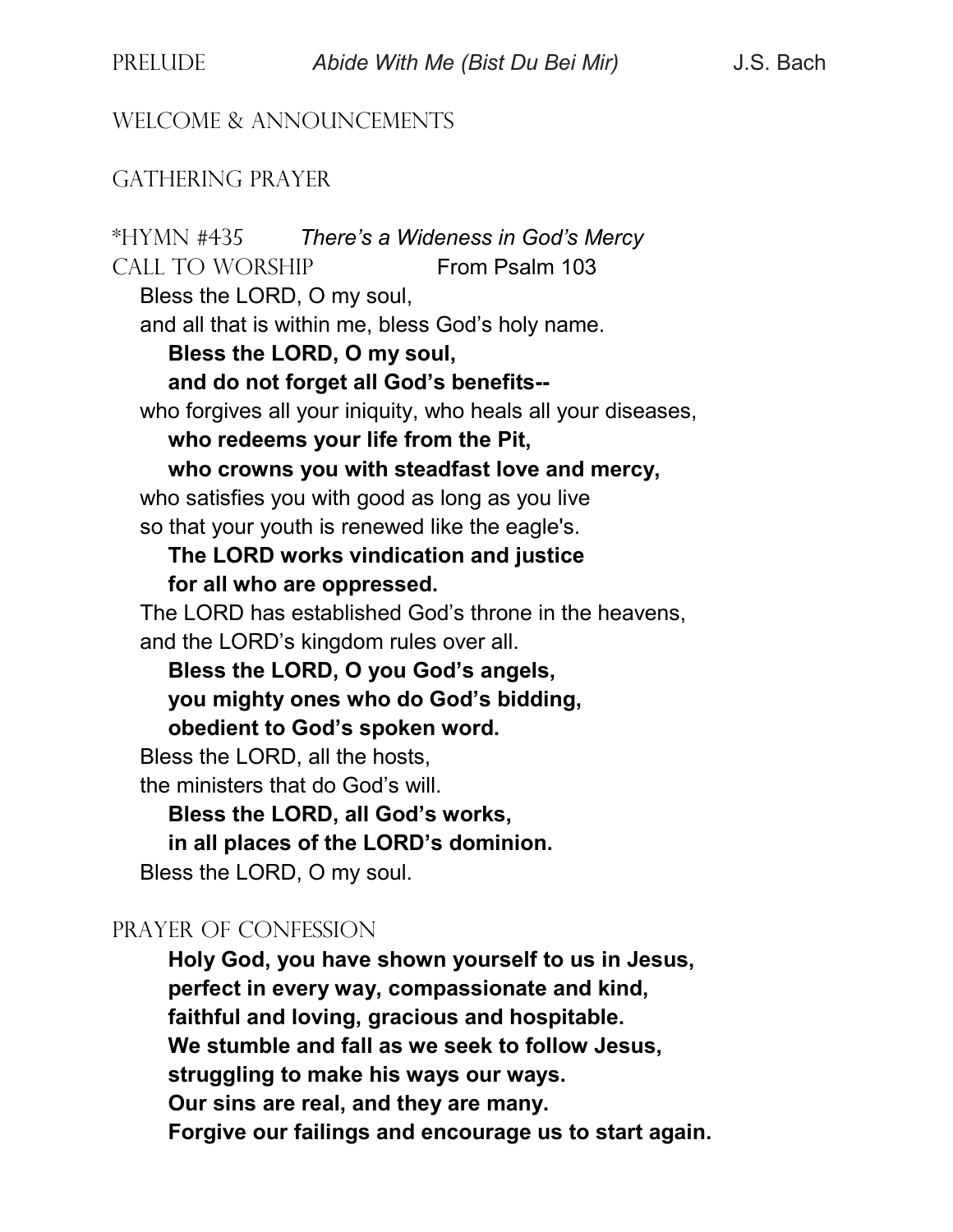(time for silent, personal confession)

ASSURANCE OF PARDON From Psalm 103 The LORD blesses us with forgiveness and grace. The LORD forgives all our trespasses and redeems our lives from places where there is no light.

Join me in these words of forgiveness:

**By the grace of Jesus Christ, we are forgiven.**

#### \*GLORIA PATRI

*Glory be to the Father, and to the Son, and to the Holy Ghost; As it was in the beginning, is now, and ever shall be, world without end. Amen. Amen.*

#### \*PASSING OF THE PEACE From Psalm 103

Through forgiveness, the LORD blesses us with peace. Let us share that peace with one another. May the peace of Christ be with you. **And also with you!**

| *HYMN #772                                            | Live into Hope |               |
|-------------------------------------------------------|----------------|---------------|
| FIRST SCRIPTURE LESSON                                | NT p.128       | Acts 16:16-34 |
| <b>GOSPEL LESSON</b>                                  | NT p. 105      | John 17:20-26 |
| SERMON                                                | Unity          |               |
| Today We All Are Called to Be Disciples<br>*HYMN #757 |                |               |

OFFERING *We Wait the Peaceful Kingdom* \*Doxology GTG #607 *Praise God, from whom all blessings flow; Praise Christ, all people here below; Praise Holy Spirit, evermore; Praise Triune God, whom we adore. Amen*